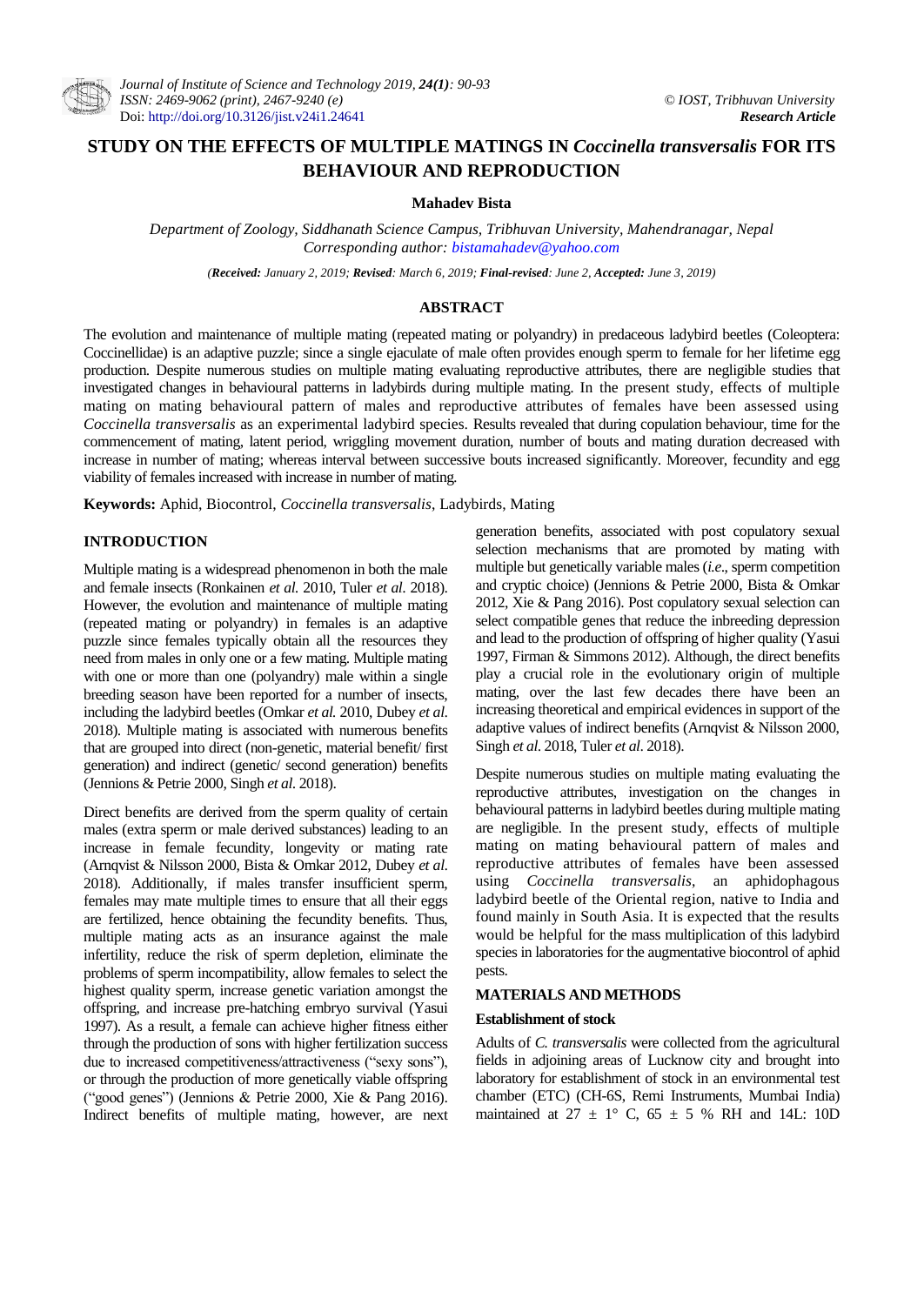photoperiod. Aphid species, *Aphis craccivora* Koch infested on cowpea (*Vigna unguiculata* L.) plants maintained in glasshouse  $(23\pm1^{\circ} \text{C}; 65\pm5 \text{ % RH}$  and 14L: 10D photoperiod) was used as the prey along with its host plant twig. Males and females were sexed and paired in Petri dishes  $(9.0 \times 1.5 \text{ cm}^2)$ . The eggs were collected daily and egg hatching was recorded. The instars were reared in plastic beakers  $(15.0 \times 12.0 \text{ cm}^2)$  on daily replenishment of *ad libitum* supply of *A. craccivora*  infested on bean twig. Newly emerged adults were isolated and placed individually in Petri dishes and were used for experimental purpose. Wild stock from fields was added time to time to the laboratory stock to avoid inbreeding.

## **Experimental design**

To determine the effects of multiple mating on mating behavioural pattern of males and reproductive attributes of females of *C. transversalis*, protocols suggested by Michaud *et al*. (2013) and Bista & Omkar (2012) were followed*,* i.e. 10 day old virgin females were paired with 10-day old unmated males and subjected to 1, 3, 5, 7 or 10 mating (single mating per day). In case of 3 mating, males and females (pairs) were subjected to single mating per day on  $10^{th}$ ,  $11^{th}$  and  $12^{th}$  day. In case of 5 mating, pairs were subjected to single mating per day on  $10^{th}$ ,  $11^{th}$ ,  $12^{th}$ ,  $13^{th}$  and  $14^{th}$  day. Similarly, in case of 7 and 10 matings pairs were subjected to single mating per day from  $10<sup>th</sup>$  day till  $16<sup>th</sup>$  and  $18<sup>th</sup>$  day, respectively. Each pair was kept in Petri dish  $(9.0 \times 1.5 \text{ cm}^2)$  with *ad libitum A. craccivora* as prey infested on cowpea (*V. unguiculata*). When mating occurred, the behavioural patterns and duration of each event, *viz*. time taken for commencement of mating, latent period (time from genital contact to start of first stroke), number of strokes (vertical movements), wriggling movement durations, number of bouts (lateral shakings), interval (resting interval between successive bouts) and total mating duration (from genital contact till the end of mating), were observed under stereoscopic binocular microscope at 16X magnification. After requisite number of mating, the females were separated and their daily oviposition (fecundity) and egg viability were recorded for the next 20 days in 10 replicates (n=10).

#### **Statistical analysis**

Data on various mating behaviour (time for commencement of mating, latent period, number of strokes, wriggling movement duration, number of bouts, interval between successive bouts and mating duration) and reproductive attributes (fecundity and egg viability) of males and females of *C. transversalis* were assessed using one-way ANOVA followed by *post hoc* Tukey's test of comparison. All data were checked for normal distribution using Bartlett's test for normality prior to being subjected to one-way ANOVA. All percent data were subjected to arcsine square root transformation prior to ANOVA. Pearson's correlation coefficient was used to test for correlations between behaviour attributes and number of mating, and between reproductive attributes and number of mating. All analyses were done using the statistical software MINITAB 16 (Minitab Inc., State College, Pennsylvania, USA).

# **RESULTS**

In the present study, time taken for the commencement of mating (r = -0.737; P < 0.0001), latent period (r = -0.868; P < 0.0001), wriggling movement durations  $(r = -0.364; P =$ 0.009), numbers of bouts ( $r = -0.715$ ;  $P < 0.0001$ ) and mating durations ( $r = -0.702$ ;  $P < 0.0001$ ) decreased significantly with increase in the number of mating; being minimum for the tenth mating and maximum for the first mating. In contrast, the time interval between the successive bouts increased significantly (r  $= 0.691$ ; P < 0.0001) from single to ten mating; and the pairs had minimum time interval between the successive bouts for the first mating and maximum for the tenth mating (Table 1). The present study further revealed a significant increase in the fecundity ( $r = 0.806$ ;  $P < 0.0001$ ) and percent egg viability ( $r =$ 0.811;  $P < 0.0001$ ) with increase in the number of mating. Both the fecundity and egg viability were recorded maximum after ten mating and minimum after the single mating (Table 1).

**Table1. Effect of multiple matings on mating behaviour and reproductive attributes of** *C. transversalis* **(Values are Mean ± S.E; \* & \*\* denote F-values to be significant at P<0.05 and P<0.01, respectively (d.f.= 4, 49); NS denotes F-values to be non significant at P>0.05; a, ab, b and c represent the significant differences amongst the number of mating per mating behavior based on Tukey's post hoc comparison of means)**

| <b>Mating</b><br>No. | <b>TCM</b> <sup>©</sup><br>(second) | Latent<br>period<br>(second) | <b>WMD©</b><br>(minute)     | Number of<br><b>Bouts</b>      | <b>Interval</b><br>(seconds) | <b>Mating</b><br>duration<br>(minutes) | <b>Fecundity</b><br>(No. of eggs) | <b>Egg viability</b><br>(%)   |
|----------------------|-------------------------------------|------------------------------|-----------------------------|--------------------------------|------------------------------|----------------------------------------|-----------------------------------|-------------------------------|
| One                  | $7.70 + 0.39^c$                     | $7.21 + 0.26^c$              | $6.30+0.13^b$               | $186.50 + 4.35^b$              | $4.19+0.14^a$                | $29.10+0.41^{\circ}$                   | $795.00 + 17.28$ <sup>a</sup>     | $87.22 + 0.25^{\circ}$        |
| <b>Three</b>         | $5.35 \pm 0.65^{\circ}$             | $5.68 \pm 0.17^b$            | $6.26 \pm 0.18^b$           | $172.40\pm6.10^b$              | $4.79 + 0.25^a$              | $26.10 + 0.54^b$                       | $849.00 \pm 25.72$ <sup>ab</sup>  | $91.04 + 0.43^b$              |
| <b>Five</b>          | $4.50 \pm 0.30$ <sup>ab</sup>       | $5.63 \pm 0.20^b$            | $5.92 \pm 0.15^a$           | $154.10 + 5.00^{ab}$           | $4.89 \pm 0.13^{ab}$         | $24.90 \pm 0.31^{ab}$                  | $889.00+13.56^b$                  | $91.49 + 0.34^b$              |
| <b>Seven</b>         | $3.75 \pm 0.28$ <sup>a</sup>        | $4.11 \pm 0.24$ <sup>a</sup> | $5.88 + 0.07$ <sup>ab</sup> | $148.60 \pm 7.16^{\circ}$      | $5.53+0.25^b$                | $23.20 + 1.13^a$                       | $941.00+13.81b$                   | $93.49 + 0.35$ °              |
| Ten                  | $3.33 \pm 0.11$ <sup>a</sup>        | $3.44 \pm 0.18$ <sup>a</sup> | $5.78 \pm 0.14^{ab}$        | $136.30 \pm 4.43$ <sup>a</sup> | $5.94 + 0.20^b$              | $22.50 \pm 0.80^a$                     | $1046.00 + 22.28^{\circ}$         | $94.03 \pm 0.39$ <sup>c</sup> |
| <b>F-value</b>       | $19.70**$                           | $45.47**$                    | $3.72*$                     | $12.92**$                      | $10.99**$                    | $13.35**$                              | $24.93**$                         | $56.57**$                     |

*© TCM= Time for commencement of mating & WMD= Wriggling movement duration*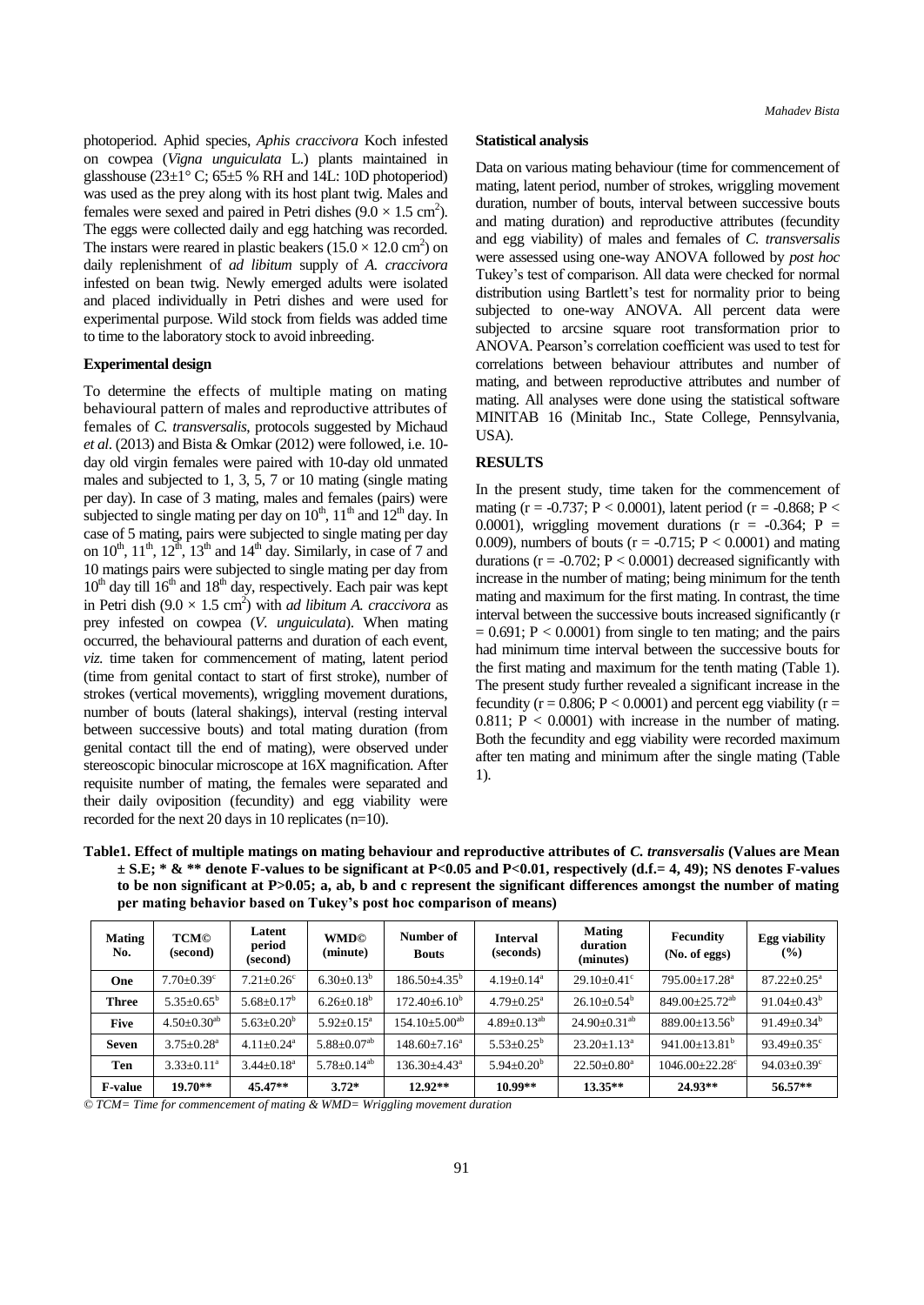*Study on the effects of multiple matings in Coccinella transversalis for its…*

### **DISCUSSION**

The present study revealed significant effects of multiple mating on the mating behaviour and reproduction of the ladybird beetle, *C. transversalis*. During the copulation behaviour, time for the commencement of mating, latent period, wriggling movement duration, number of bouts and mating duration decreased, whereas interval between the successive bouts increased with increase in the number of matings. Decrease in the time for the commencement of mating and latent period with increase in number of matings may be due to: (i) the familiarity with the mate, and/or (ii) the mating process. Similar reduction in the time for the commencement of mating with increase in number of matings has also been reported earlier in ladybirds, *Coleomegilla maculata* (De Geer) (Harmon *et al.* 2008) and *Coelophora saucia* (Mulsant) (Omkar *et al.* 2010). However, the increased latent period before the first mating and its gradual decrease with the consecutive mating has been reported earlier in the ladybird species, *Coccinella septempunctata* (L.) (Bista & Omkar 2012).

Longest mating duration and maximum body movements during the first mating indicate that insemination probably takes more time, which could be attributed to: (1) the higher amount of seminal fluid available during the first mating, (2) young age of adults in this study, and/or (3) newness of the mating act. On the other hand, the reduced body movement, shorter mating duration and increase in interval between the successive bouts during the subsequent mating may be attributed to male exhaustion and probably the decreased seminal content (Elzinga *et al*. 2011; Singh *et al*. 2018). Similar results have also been reported earlier in ladybirds, *C. septempunctata* by Bista and Omkar (2012) and *Tenuisvalvae notata* (Mulsant) by Tuler *et al*. (2018). Contrary to these findings an increase in mating duration with increased number of mating has been reported earlier in the ladybird, *Anegleis cardoni* (Weise) (Sahu 2012).

Fecundity and egg viability of *C. transversalis* females increased with increase in number of mating. The increased fecundity of multiply mated females is possibly due to the receipt of greater quantities of fecundity stimulants and the nutrients in the male ejaculate which are both stimulatory and nutritional (Xu & Wang 2011, Colares *et al*. 2015, Xie & Pang 2016). A single mating may not provide sufficient stimulants, hormones and/ or nutrients to facilitate maturation and oviposition of entire eggs in ovarioles (Tseng *et al*. 2007). Further, augmentation in percent egg viability after multiple mating may be attributed to increased amount of sperm available to females for both the immediate utilization and storage (Sahu 2012, Bista & Omkar 2012). Possibly due to rapid sperm degeneration, multiple mating may serve to provide a female with an adequate supply of fresh sperm for fertilizing all her eggs. In contrast, multiple mating did not result in improved reproductive performance in ladybirds, *Adalia bipunctata* L. (Perry & Rowe 2008, Tuler *et al*. 2018).

#### **CONCLUSION**

Males and females of *C. transversalis* that mated ten times have greater mating behavioural patterns and reproductive success in terms of higher fecundity and egg viability than the singly mated females. Such findings may be utilized for the fast production of this ladybird species in the laboratory for their use in the augmentative biocontrol of insect pests. Further, field based studies needs to validate the present findings. Similar studies may further be designed targeting other ladybird species and a wide range of aphid prey.

### **ACKNOWLEDGEMENTS**

The author is thankful to Prof. Omkar and Department of Higher Education, Government of Uttar Pradesh, India for financial assistance under Centre of Excellence Programme.

### **REFERENCES**

- Arnqvist*,* G. and Nilsson*,* T. 2000. The evolution of polyandry: multiple matings and female fitness in insects. *Animal Behaviour* **60**: 145-164.
- Bista, M. and Omkar 2012. Impact of multiple mating on behavioural patterns and reproductive attributes of seven spotted ladybird beetle, *Coccinella septempunctata* (L.). *Journal of Applied Bioscience* **38**(2): 159-164.
- Colares, F., Michaud, J.P., Torres, J.B. and Silva-Torres, C.S. 2015. Polyandry and male mating history affect the reproductive performance of *Eriopis connexa* (Coleoptera: Coccinellidae). *Annals of the Entomological Society of America* **108**: 736-742.
- Dubey, A., Saxena, S. and Mishra, G. 2018. Mating experience influences mate choice and reproductive output in an aphidophagous ladybird. *Menochilus sexmaculatus*. *Animal Biology* **68**: 247-263.
- Elzinga, J., Chevasco, V. Graputo, A. and Mappes, J. 2011. Influence of male mating history on female reproductive success among monandrous *Naryciinae*  (Lepidoptera: Psychidae). *Ecological Entomology* **36**: 170-180.
- Firman, R.C. and Simmons, L.W. 2012. Male house mice evolving with post-copulatory sexual selection sire embryos with increased viability. *Ecological Letters*  **15**: 42-46.
- Harmon, J.P., Hayden, A. and Andow, W. 2008. Absence makes the heart grow fonder: Isolation enhances the frequency of mating in *Coleomegilla maculata*  (Coleoptera: Coccinellidae). *Journal of Insect Behavior* **21**: 495-504.
- Jennions, M.D. and Petrie, M. 2000. Why do females mate multiply? A review of the genetic benefits. *Biological Reviews* **75**: 21-64.